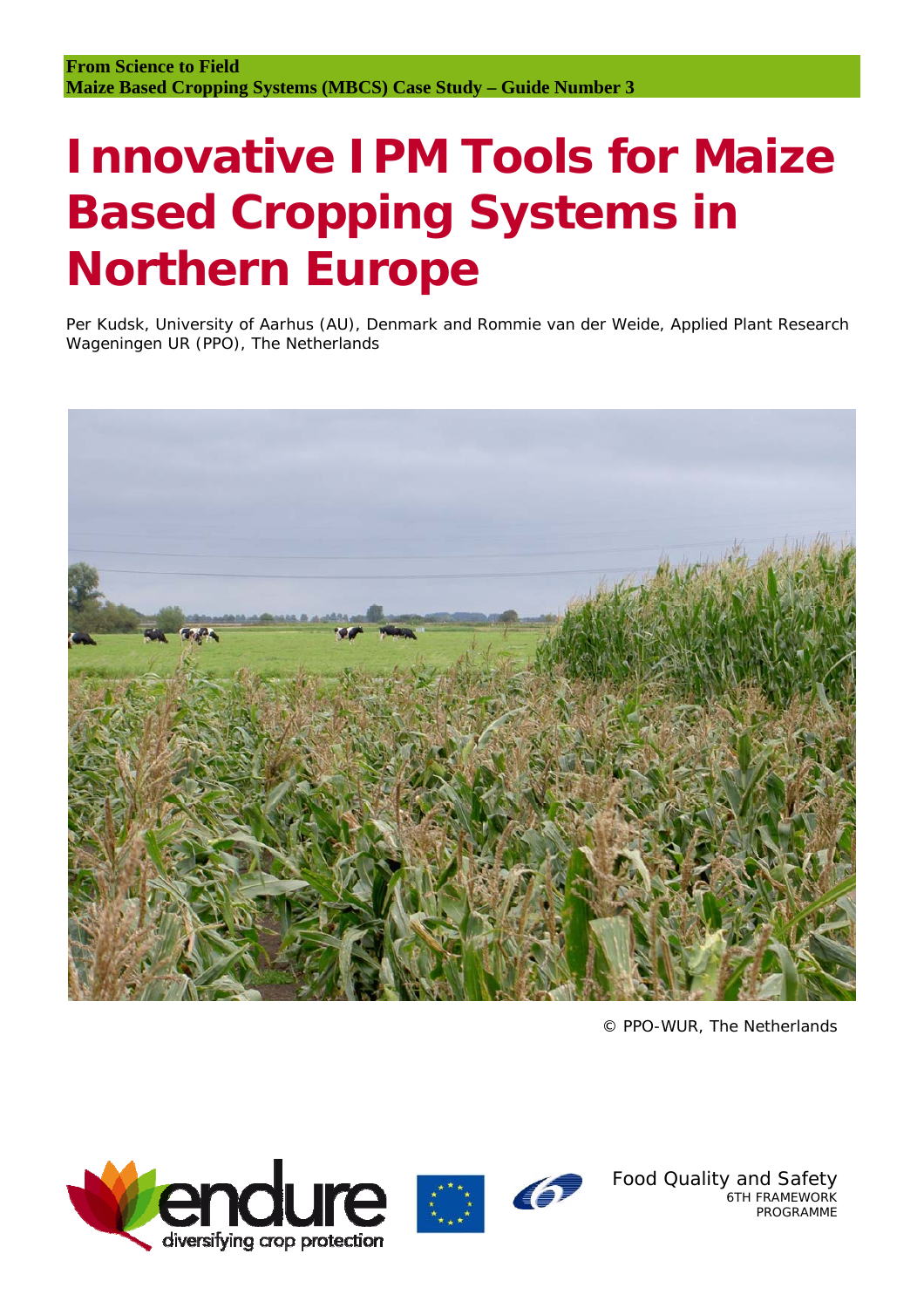## **Innovative IPM Tools for Maize Based Cropping Systems (MBCS) in Northern Europe**

In Northern Europe maize is grown mainly for silage (98% of the maize area) although the area dedicated to grain maize is increasing. It is estimated that 50% of the maize is grown in rotation with other arable crops such as cereals, potato and sugar beet, while the other 50% is grown in monoculture. Pest problems tend to be more severe in maize grown in monoculture, in particular with weeds and diseases. In conventional maize production pesticides are routinely applied to control pest problems. Herbicides constitute the majority of the pesticides used (>90%).

A number of innovative tools (defined as tools assumed to be commercially available within the next five to 10 years) could potentially reduce pesticide use and the dependence on pesticides in maize, and hence promote the implementation of Integrated Pest Management (IPM) as stipulated in Directive 2009/128/EC establishing a framework for achieving a sustainable use of pesticides.

A survey was conducted among 10 private and public advisers in the Netherlands to collect their views on the potential negative, neutral or positive agronomical, environmental, economical and social impacts of innovative IPM tools. Although the survey was restricted to the Netherlands we believe that the results of the survey are valid for other regions in Northern Europe such as Denmark, Northern Germany and Northern Poland. The survey revealed an overall positive agronomic impact of some of the tools for future MBCSs, and they are presented below.

#### Tolerant or resistant maize cultivars

Breeding efforts have been successful in the development of high-yielding maize hybrids that are highly resistant to stalk rot diseases (i.e. *Fusarium* spp.). The survey revealed that breeding is regarded as an important innovative tool irrespective of whether new varieties are the result of conventional breeding or genetic modification, for example *Bt* insect resistance or glyphosate tolerance. Although both technologies can provide agronomical benefits, conventional breeding was not surprisingly seen as being more acceptable to society.

#### Early detection methods and pest and disease forecasting models



A severe attack of *Helminthosporium* spp., a new disease in maize. © PPO-WUR, The Netherlands

Innovative early detection methods for pests, weeds and diseases, such as pheromone traps or acoustic detection techniques (detecting insects by species' specific sounds) for pests, sensor technology for weed population mapping in the field and real-time polymerase chain reaction (PCR) based detection techniques for fungal, bacterial and viral diseases, can help prevent crop damage and yield loss by optimising the timing of management decisions without conducting unnecessary pesticide applications. These technologies were considered beneficial from an agronomic point of view but the economic advantage to farmers was questioned. In contrast, pest, weed and disease forecasting models were considered beneficial from both an agronomic and economic point of view.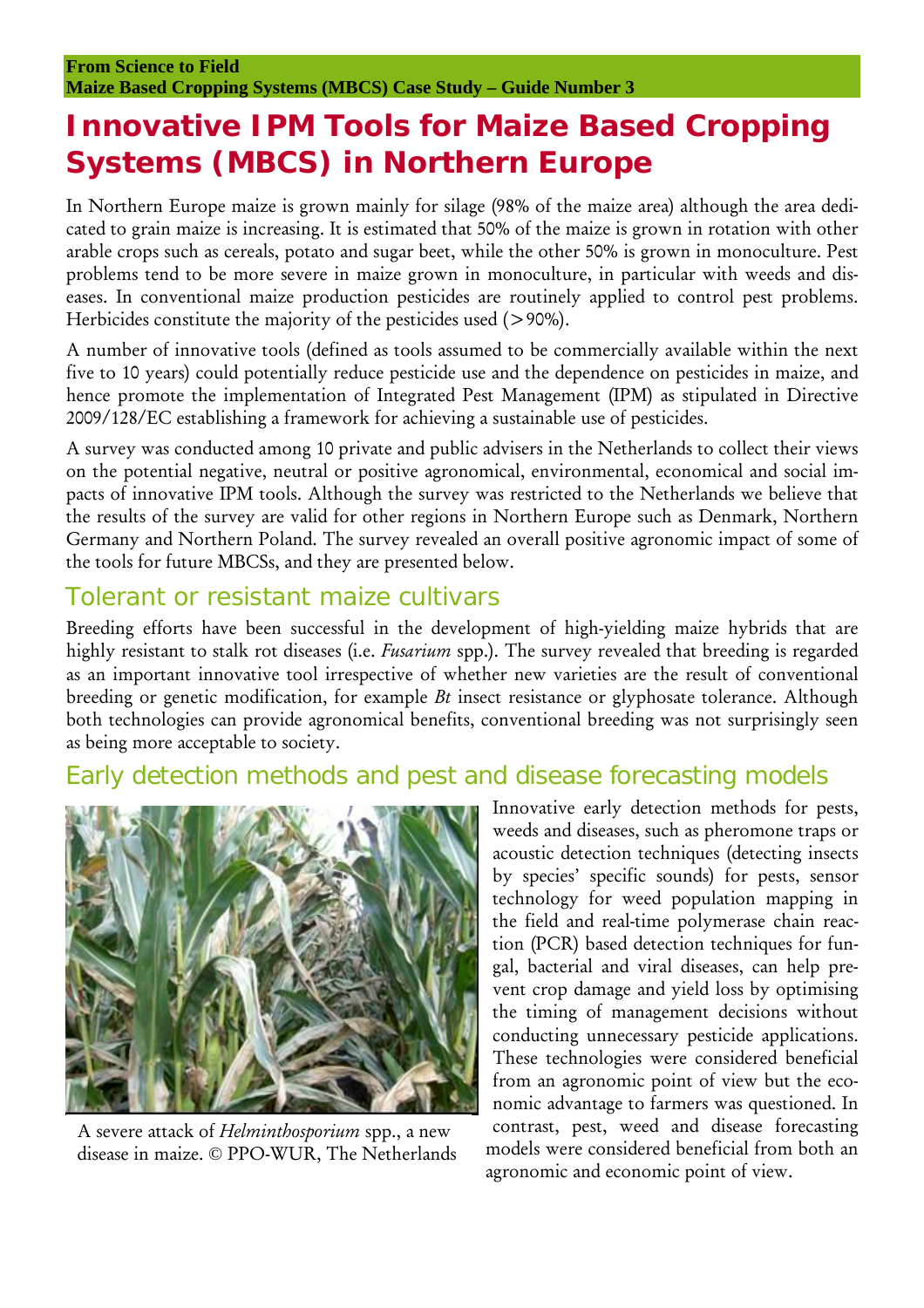#### **From Science to Field Maize Based Cropping Systems (MBCS) Case Study – Guide Number 3**

### Decision Support Systems (DSS)

DSS will provide a tool that can determine 'when' and 'how' to conduct pest control. Applying pesticides only when economic thresholds are exceeded will reduce pesticide inputs and hence the costs of production. DSS were considered useful from an agronomic, environmental, economic and social point of view.

### Precision/patch spraying using GPS maps and innovative weed control

Precision or patch spraying using GPS spray maps can be as effective for weed control as conventional application, reduce the risk of herbicide resistance and lead to savings in herbicide usage. The agronomic and environmental benefits were recognised by all the advisers, while they were more doubtful regarding the economic benefits.

The development of innovative mechanical weed control (i.e. harrowing, finger and torsion weeding, weeding using compressed air) can provide more efficient inter and intra row weed control reducing or replacing the use of herbicides. Mechanical weed control was considered to provide environmental benefits whereas advisers were unsure whether innovative weed control methods would provide economic benefits to farmers. Precision spraying and innovative weed control methods were



'Hortibot', an example of high-tech precision spraying machinery. © Aarhus University, Denmark.

considered technologies highly acceptable to the general public.

## Biological control and conservation biological control

Biological control, i.e. deliberate release of biological control agents into the field, and conservation biological control, i.e. conserving and enhancing the natural enemies in MBCS through measures such as provision of resources or refugia in the field, habitat manipulation and limiting pesticide use, that can balance pest populations and prevent high infestation levels, were both considered to be promising innovative tools from an agronomic point of view and environmentally and socially acceptable. From an economic point of view, conservation biological control was found more promising.

## Crop rotation and cover crops

Although it may not be regarded as an innovative tool, crop rotation was regarded as one of the most important tools to prevent pest problems. Under Northern European conditions maize can be rotated with other crops without major economic impact. Cover crops are a technology already used by some farmers and the potential agronomic benefits were recognised by advisers although rated lower than the impact of crop rotation. In practice cover crops could be seen as an alternative to crop rotation.

## Community based decisions through information sharing

Strengthening the communication links between researchers, extension services and farmers to enhance the multi-way exchange of information and technology transfer will improve IPM decision making and provide accurate, timely and the most sustainable option for field implementation by farmers. Advisors rated this as especially important considering environmental benefits.